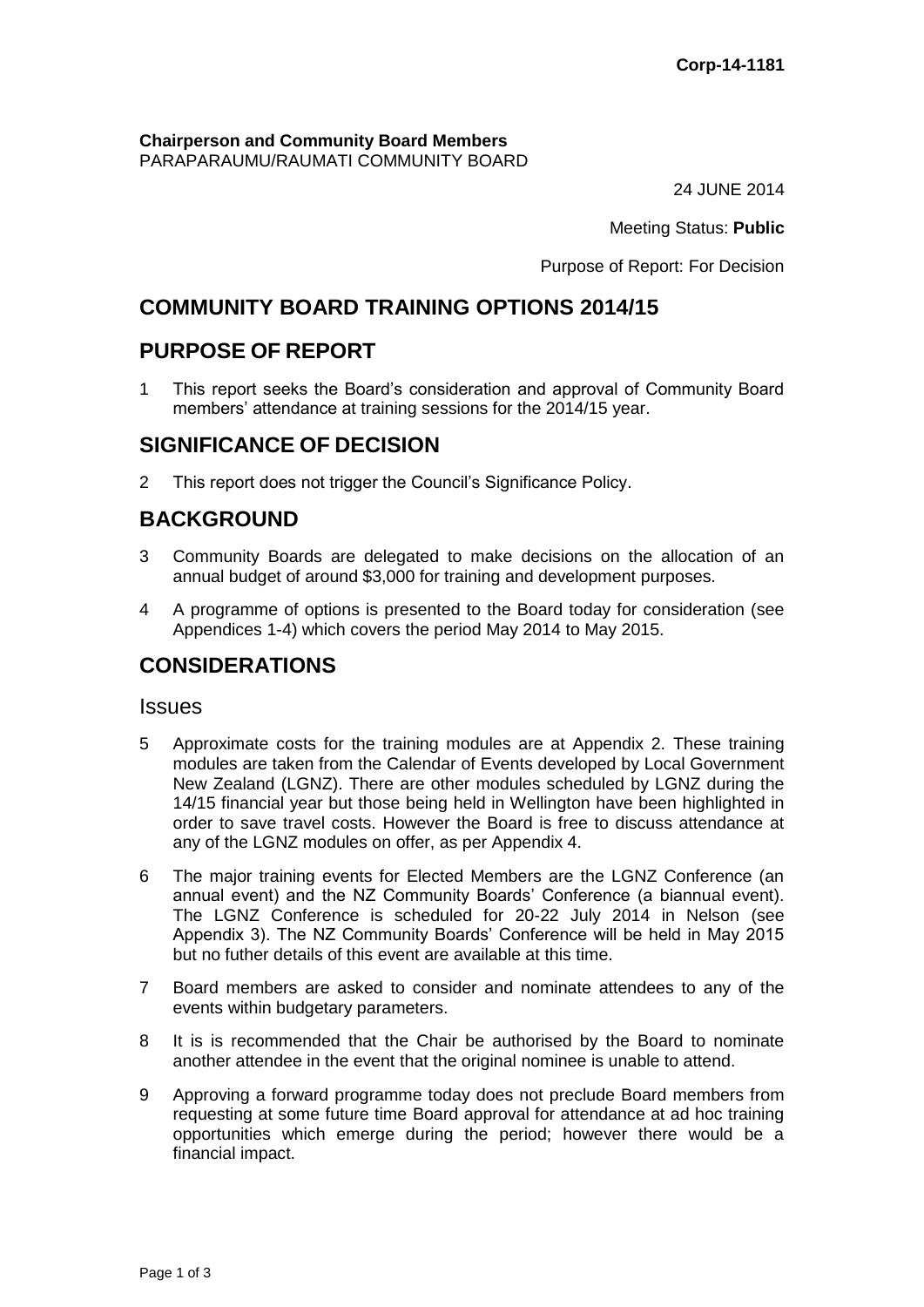### Financial Considerations

10 The Council has delegated to Community Boards the power to manage an annual budget of \$3,000 for training. If these funds are not expended or committed each financial year there is no carryover.

### Legal Considerations

11 There are no legal considerations.

### **Delegation**

12 The Board may consider this matter under Part D, clause 10.27 of the Governance Structure and Delegations (17 April 2014) version:

*Authority to set priorities for and expend annual funding allocated by Council for the purposes of training and development.*

#### Consultation and Policy Implications

13 There are no consultation or policy implications.

### Tāngata Whenua Considerations

14 There are no tāngata whenua considerations.

#### Publicity Considerations

15 Board members approved to attend training are required on their return to produce a written report for publication in the Elected Members' Bulletin.

### **RECOMMENDATIONS**

- 16 That the Paraparaumu-Raumati Community Board approves……………… to attend the following training sessions during the 2014/15 financial year (as listed in Appendices 1-4 of report Corp-14-1179):………………………………………..
- 17 That the Paraparaumu-Raumati Community Board Chair is authorised to approve an alternate delegate in the event that the original nominee is unable to attend.
- 18 That on their return from the training workshop/confrence the attendee will submit a written report on their experience in a timely manner for publication in the Elected Members' Bulletin.

**Report prepared by: Approved for submission by:** Vyvien Starbuck-Maffey Wayne Maxwell **Democratic Services Team Leader Group Manager Corporate Services**